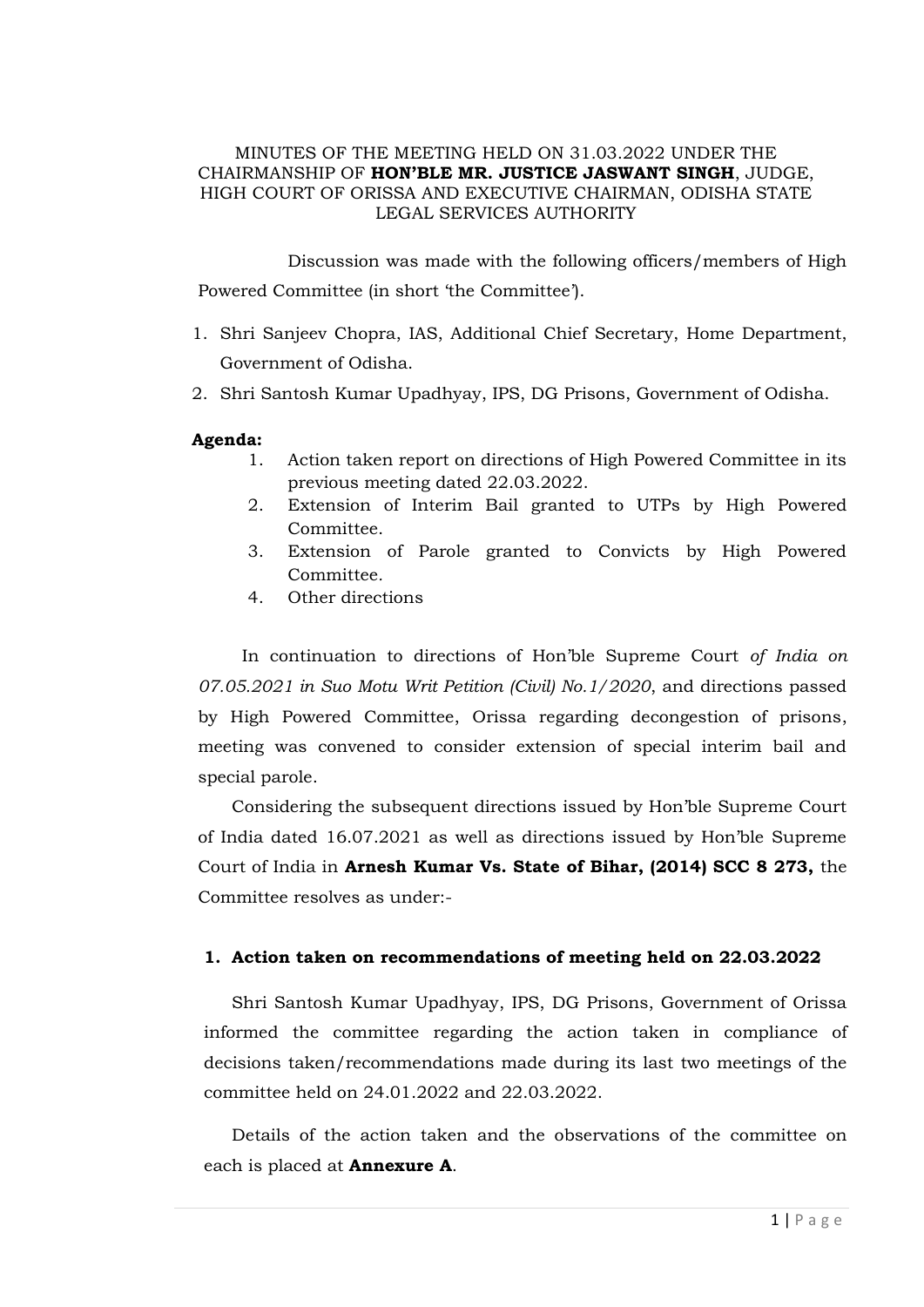The DIG of Prisons (Hdqrs.), Odisha vide memo No. 5023 dated 23.03.2022 has intimated the Member Secretary, OSLSA that communication has been done to the Senior Superintendent/Superintendent of all Jails of Odisha for implementation of the directives mentioned in minutes of the meeting dated 22.03.2022 of the HPC in connection to the directives of the Hon'ble Supreme Court of India in Suo Motu W.P.(c) No. 01/2020 and with a request to go through the minutes carefully and take appropriate steps as per directions.

## **New agenda points taken up by the committee**

The Member Secretary, OSLSA placed the copy of the order of Hon'ble High Court of Orissa passed in W.P.(C) Nos. 6610 of 2006 and 3368 of 2014, wherein at para 36, the Hon'ble Court has been pleased to observe as under:

*"the Court would like to request the HPC to consider whether, given the dire situation of overcrowding in many of the jails in Odisha, the return of prisoners post the Covid-19 phase, whenever that might happen, should be staggered or deferred till such time concrete measures to decongest the existing overcrowded jails in Odisha is undertaken. It is of course for the HPC to make an objective assessment of the situation, as it develops, and suggest the modalities whereby the prisoners released for Covid-19 reasons will to return to the prison."*

The Hon'ble Supreme Court of India in Re:Contagion of Covid-19 Virus in prisons, Suo Motu Writ Petition(C) No.1/2020 in its order dated **16.07.2021** has directed as under:-

"**So far as those prisoners who have already been released on bail from the prison by virtue of orders passed by this Court from time to time and on the basis of recommendations of High Powered Committee constituted for the purpose a concerned, they shall not be asked to surrender to the prison, until further orders.**"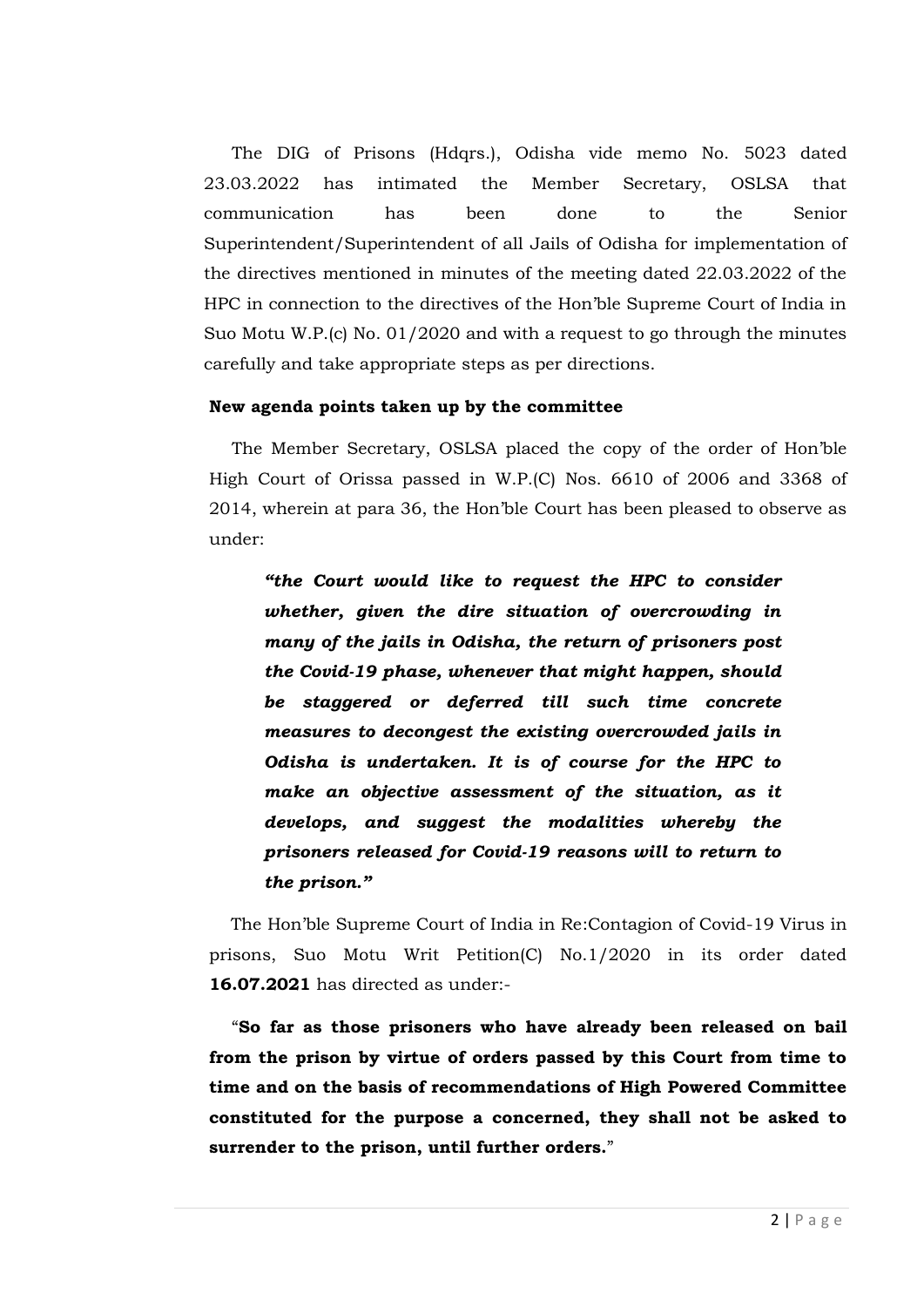**The aforesaid Suo Motu Writ Petition has not been listed before the Hon'ble Supreme Court of India till date and the tentative date of listing as per the Website of Hon'ble Supreme Court is 25.04.2022.** (Computer generated copy is attached separately)

In light of the aforementioned directions of the Hon'ble Supreme Court, and Hon'ble High court of Orissa the High Powered Committee directed as under:-

## **2. Extension of Interim Bail granted to Under Trial Prisoners by High Powered Committee**:

Regarding the extension of special interim bail, the same is extended as per the schedule attached herein under:-

| Sr. No. | <b>Categories</b>                                                 | <b>Period of Extension</b> |
|---------|-------------------------------------------------------------------|----------------------------|
|         | All under-trial prisoners released on Period extended by 30 days  |                            |
|         | Special Interim Bail as per criteria fixed   w.e.f expiry of last |                            |
|         | by High Powered Committee.                                        | extension granted vide the |
|         |                                                                   | minutes of the HPC dated   |
|         |                                                                   | 22.03.2022                 |

# **3. Extension of Special Parole granted to Convicts by the High Powered Committee**:

Regarding the extension of special parole, the same is extended as per the schedule attached herein under:-

| Sr. No. | <b>Categories</b>                                                              | <b>Period of Extension</b>  |
|---------|--------------------------------------------------------------------------------|-----------------------------|
|         | All convicted prisoners released on Period extended by 30 days                 |                             |
|         | Special Parole as per criteria fixed by $\vert$ w.e.f expiry of last extension |                             |
|         | High Powered Committee.                                                        | granted vide the minutes of |
|         |                                                                                | the HPC dated 22.03.2022    |

**Note:-**

**The period of release under aforesaid directions shall not be counted towards the total period of the sentence of the prisoner/convict. The Jail Superintendents shall obtain declaration from the convict to the effect that he/she shall not claim counting of the period of special parole against the total period of sentence at the time of applying for**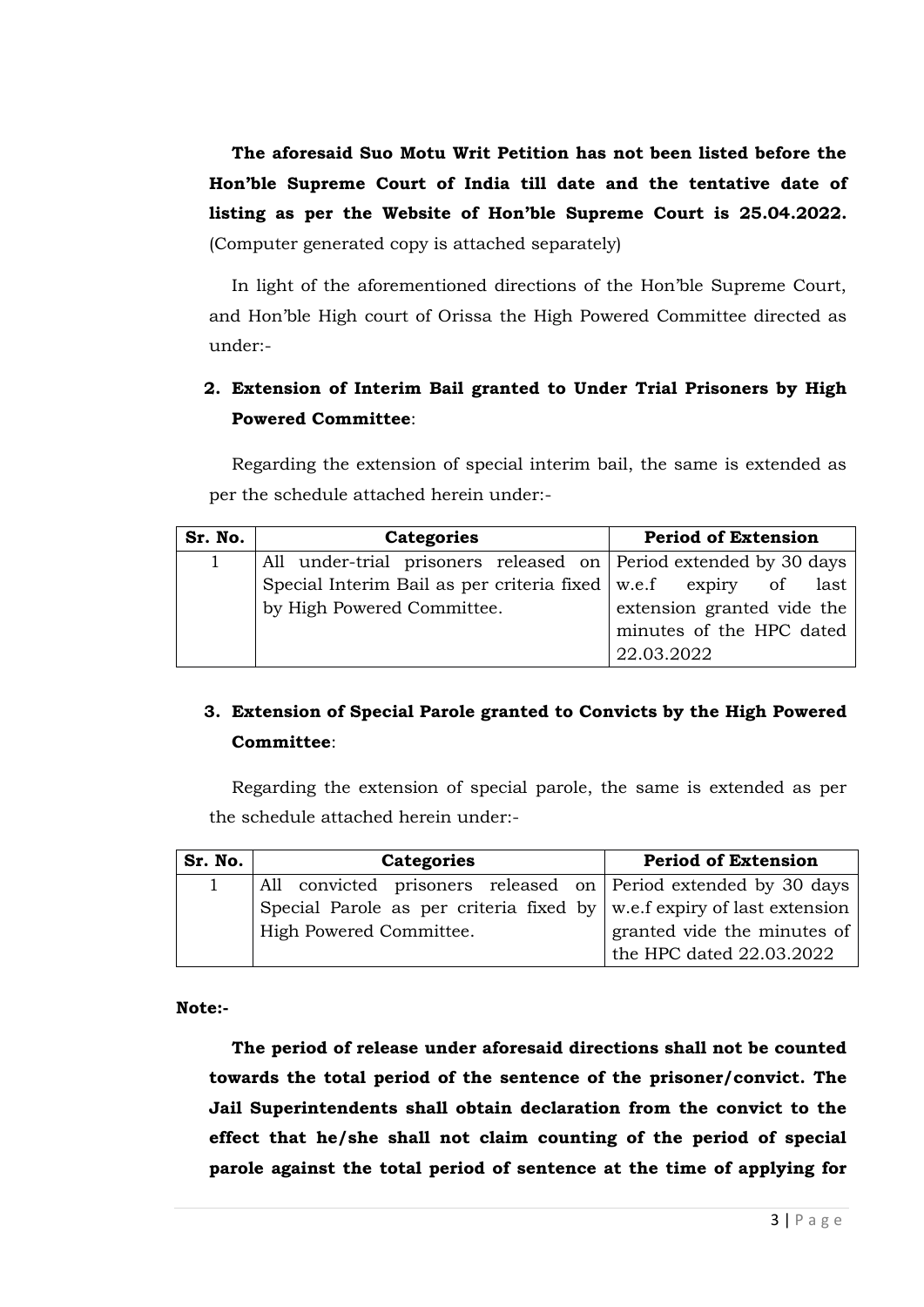## **special parole itself. However, the same shall be subject to the result of the Criminal Appeal No(s) 1434 of 2012.**

### **4. Directions:**

Following steps be also taken by the authorities concerned to ensure prevention of COVID-19 infection. These directions are in addition to the directions already issued by the Committee:

- i.Detail plan for medical screening of all prisoners/staff before entering the Jail premises shall continue to be conducted.
- ii.Standard protocol shall be circulated to respond to any situation where Covid-19 positive case is detected.
- iii.Within the prison complex, an isolation facility shall be identified and notified where a Prisoner can be isolated in case there is a Covid-19 positive case(s).
- iv.Within the prison complex, quarantine facilities be set up for mandatory quarantine of all new inmates for 10 days.
- v.Prisoner Wards on the pattern of Civil Hospitals should be established in the Covid-19 dedicated Hospitals and every Covid positive prisoner should be admitted and treated in these wards.
- vi.The sampling for Covid-19 tests of such prisoners/Staff, who were in contact with any Covid positive prisoner/staff, should be done promptly at Jail itself by the mobile Covid-19 testing teams of Civil Hospitals concerned.
- vii.In order to prevent outbreak of Covid-19 in jail premises, it is directed that Rapid Antigen Test of all arrested persons for Covid-19 shall be conducted before admission into jail premises. The Health Authorities, Odisha are hereby directed to do the necessary test(s) on priority basis and only those with negative report be sent to Jail Premises. Further, in case any arrestee is found Covid positive, he shall be admitted for treatment in the Prisoners' Ward of Government Hospital (dedicated Covid Hospital) and once he/she is fully recovered, then only he/she should be admitted into Jail.

### **5. Special Instructions:**

i. The Superintendents, of all the jails concerned, shall ensure necessary medical examination(s) of the prisoner availing benefits in terms of the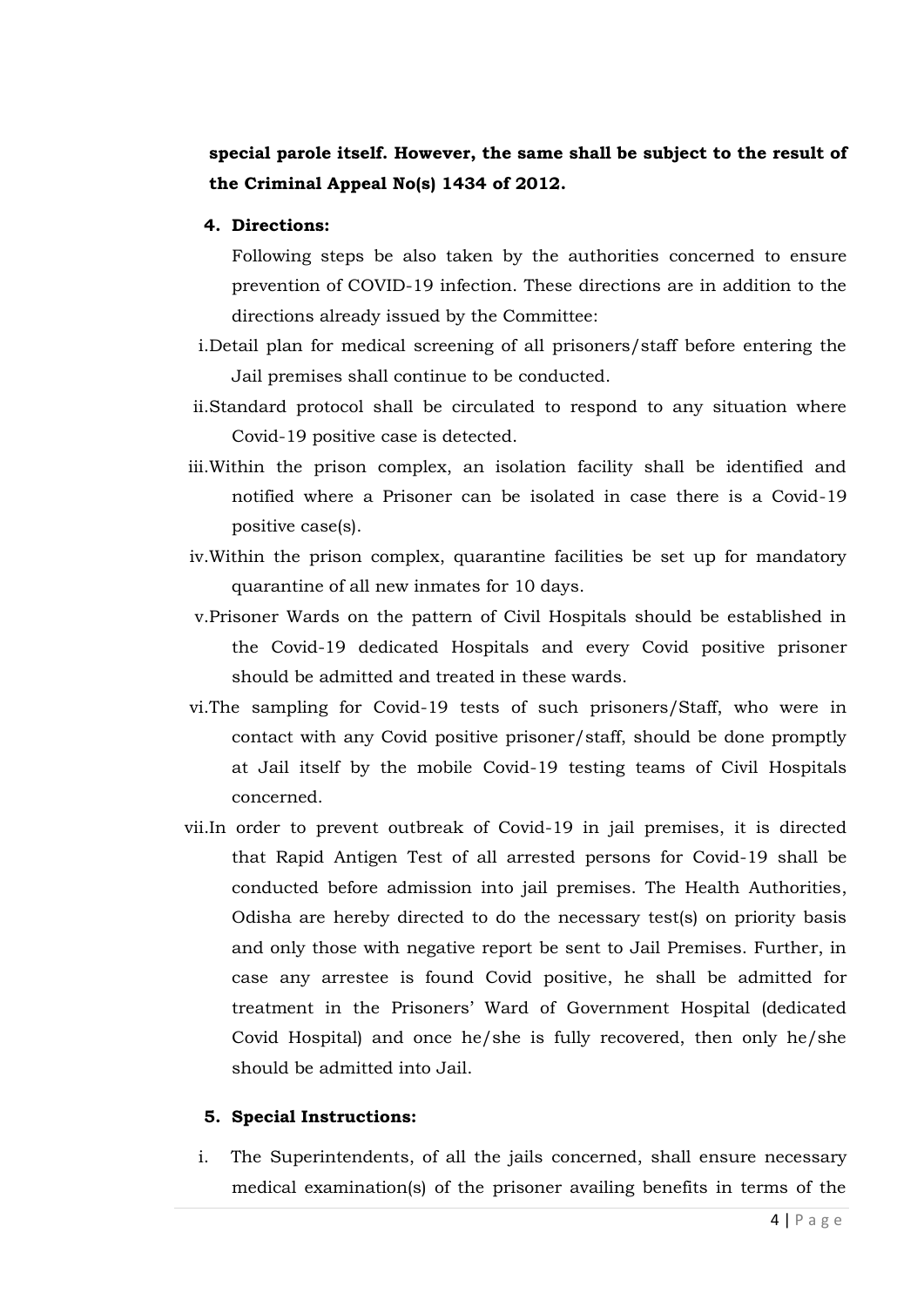aforesaid directions at the time of release from jail as well as at the time of his re-admission into the jail premises, in order to avoid spreading of COVID 19 or any other communicable disease(s).

- ii. In case any prisoner is not willing to be released in view of his/her social background or due to the fear of becoming victim of the deadly virus, in such cases, the Superintendents, of all the jails concerned, are directed to be considerate to the concerns of such inmate.
- iii. The Superintendents, of all the jails concerned, shall ensure that any spread of Covid-19 virus within the Jail Premises should be controlled through regular testing of prisoners as well as prison staff and in case any prisoner or prison staff is found positive, then immediate treatment should be made available to them. Further, the Superintendents concerned shall also ensure maintenance of daily hygiene and sanitation within the jail premises. Suitable precautions shall be taken to prevent the transmission of the deadly virus amongst the inmates and Prison staff.
- iv. The Superintendents, of all the jailsconcerned,shall take necessary steps for **arranging special vaccination drive** for first/second dose of vaccine in the jail premises for all the prisoners as well as Prison staff.
- v. The Superintendents, of all the jails concerned, are also directed to regularly update the prison occupancy details on the website of Jail Department.
- vi. In order to ensure effective dissemination of information, all decisions of High Powered Committee shall be published on Websites of Odisha State Legal Services Authority, and the Government of Odisha.

### **MAINTAINING ORDER IN PRISON**

- i. The Superintendents, of all the jails concerned, are directed to maintain order in the Jail Premises by undertaking counseling and by informing prisoners about the steps being taken to prevent infectious disease of corona virus. Further, the prisoners be allowed to talk to their family members through Video Conferencing or Jail telephone.
- ii. The District & Sessions Judge-cum-Chairman, District Legal Services Authorities, be advised to interact with jail authorities through Video